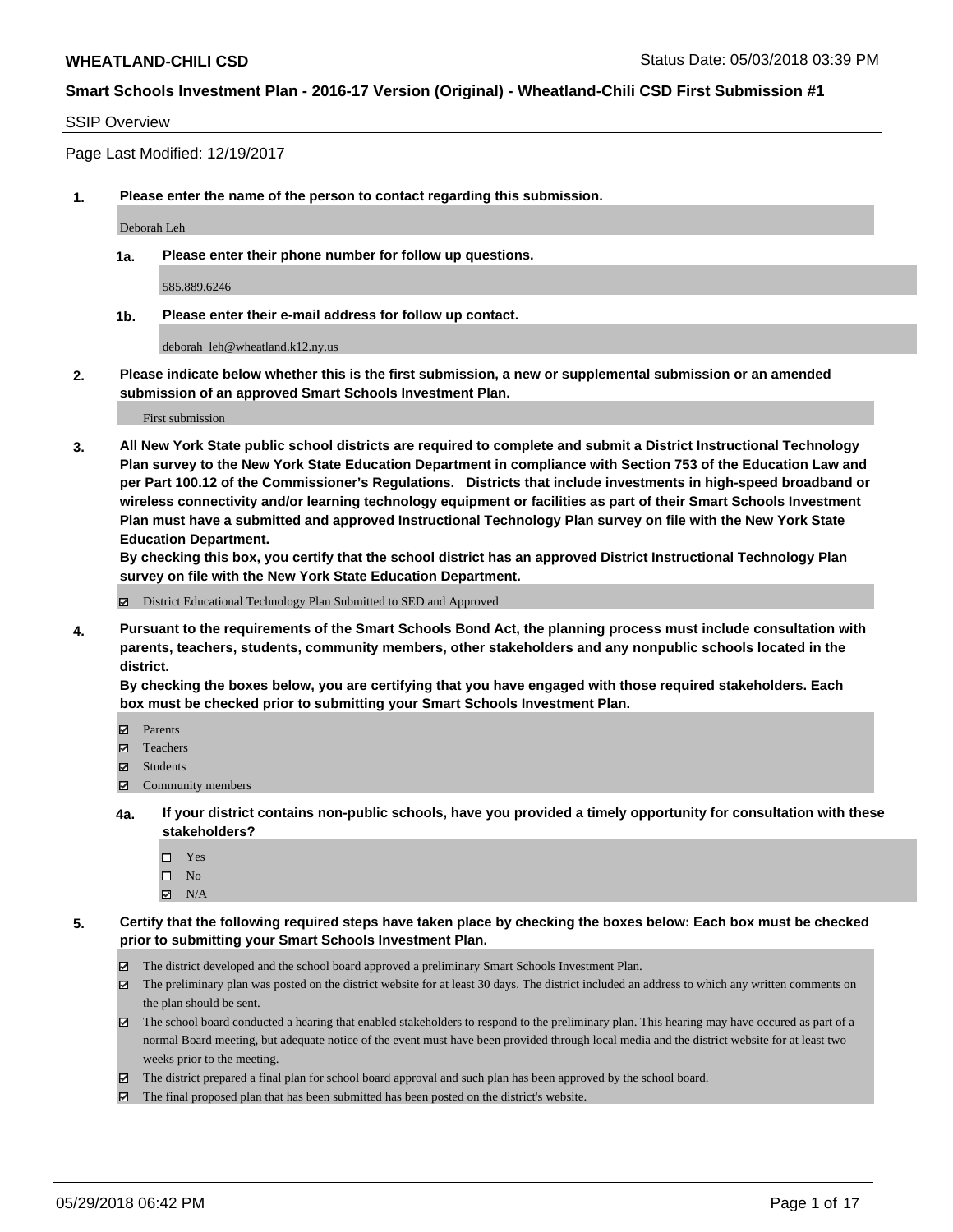## SSIP Overview

Page Last Modified: 12/19/2017

**5a. Please upload the proposed Smart Schools Investment Plan (SSIP) that was posted on the district's website, along with any supporting materials. Note that this should be different than your recently submitted Educational Technology Survey. The Final SSIP, as approved by the School Board, should also be posted on the website and remain there during the course of the projects contained therein.**

4.h Wheatland-Chili CSD\_SmartSchoolInvestmentPlan2017.pdf

**5b. Enter the webpage address where the final Smart Schools Investment Plan is posted. The Plan should remain posted for the life of the included projects.**

https://www.wheatland.k12.ny.us/site/Default.aspx?PageID=2805

**6. Please enter an estimate of the total number of students and staff that will benefit from this Smart Schools Investment Plan based on the cumulative projects submitted to date.**

786

**7. An LEA/School District may partner with one or more other LEA/School Districts to form a consortium to pool Smart Schools Bond Act funds for a project that meets all other Smart School Bond Act requirements. Each school district participating in the consortium will need to file an approved Smart Schools Investment Plan for the project and submit a signed Memorandum of Understanding that sets forth the details of the consortium including the roles of each respective district.**

 $\Box$  The district plans to participate in a consortium to partner with other school district(s) to implement a Smart Schools project.

**8. Please enter the name and 6-digit SED Code for each LEA/School District participating in the Consortium.**

| <b>Partner LEA/District</b> | <b>ISED BEDS Code</b> |
|-----------------------------|-----------------------|
| (No Response)               | (No Response)         |

#### **9. Please upload a signed Memorandum of Understanding with all of the participating Consortium partners.**

(No Response)

**10. Your district's Smart Schools Bond Act Allocation is:**

\$596,725

**11.** Enter the budget sub-allocations by category that you are submitting for approval at this time. If you are not budgeting SSBA funds for a category, please enter 0 (zero.) If the value entered is \$0, you will not be required to complete that survey question.

|                                       | Sub-<br>Allocations |
|---------------------------------------|---------------------|
| <b>School Connectivity</b>            | $\mathbf 0$         |
| Connectivity Projects for Communities | $\Omega$            |
| Classroom Technology                  | 330,000             |
| Pre-Kindergarten Classrooms           | $\overline{0}$      |
| Replace Transportable Classrooms      | 0                   |
| <b>High-Tech Security Features</b>    | $\overline{0}$      |
| Totals:                               | 330,000             |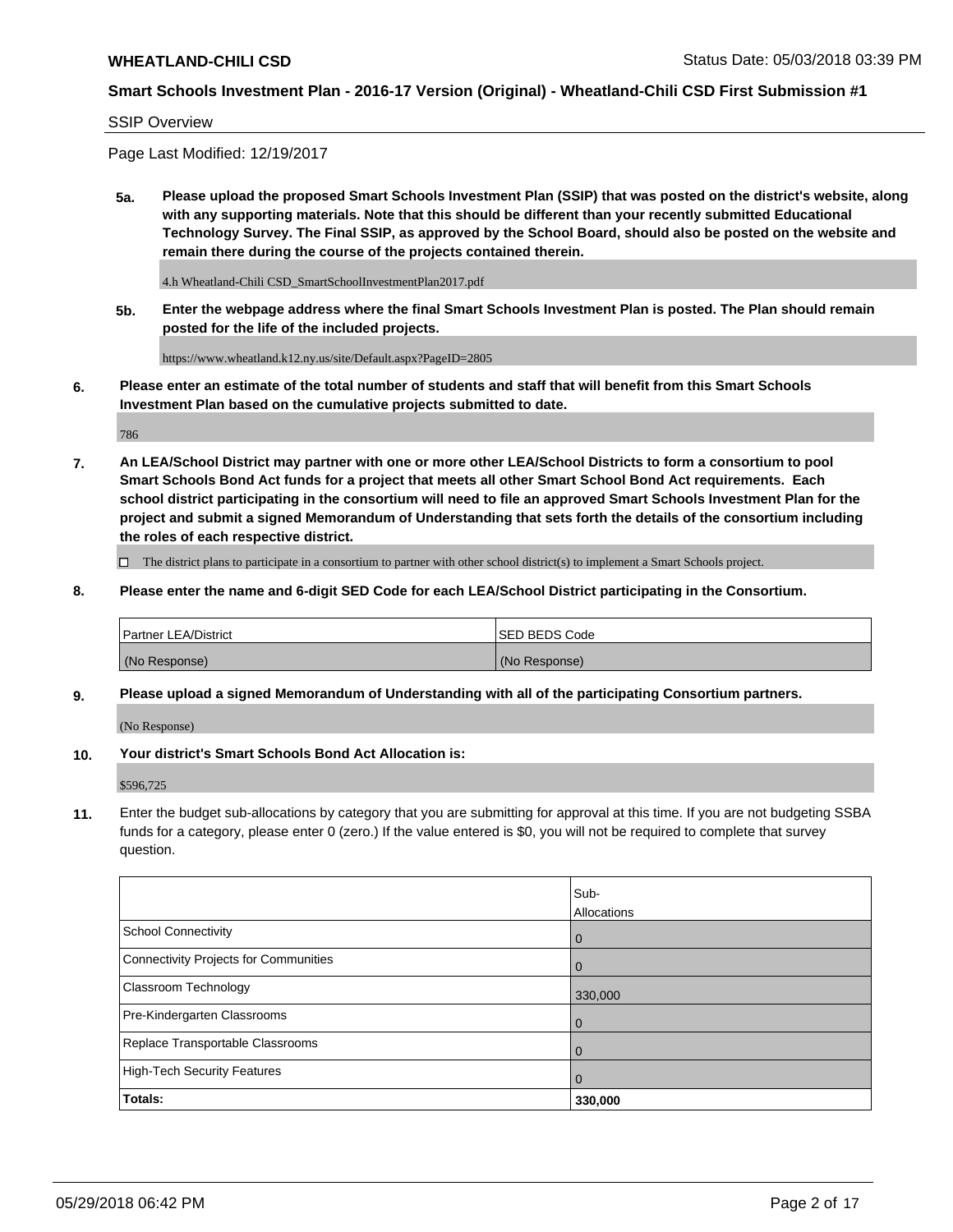## School Connectivity

Page Last Modified: 12/19/2017

- **1. In order for students and faculty to receive the maximum benefit from the technology made available under the Smart Schools Bond Act, their school buildings must possess sufficient connectivity infrastructure to ensure that devices can be used during the school day. Smart Schools Investment Plans must demonstrate that:**
	- **• sufficient infrastructure that meets the Federal Communications Commission's 100 Mbps per 1,000 students standard currently exists in the buildings where new devices will be deployed, or**
	- **• is a planned use of a portion of Smart Schools Bond Act funds, or**
	- **• is under development through another funding source.**

**Smart Schools Bond Act funds used for technology infrastructure or classroom technology investments must increase the number of school buildings that meet or exceed the minimum speed standard of 100 Mbps per 1,000 students and staff within 12 months. This standard may be met on either a contracted 24/7 firm service or a "burstable" capability. If the standard is met under the burstable criteria, it must be:**

**1. Specifically codified in a service contract with a provider, and**

**2. Guaranteed to be available to all students and devices as needed, particularly during periods of high demand, such as computer-based testing (CBT) periods.**

**Please describe how your district already meets or is planning to meet this standard within 12 months of plan submission.**

(No Response)

- **1a. If a district believes that it will be impossible to meet this standard within 12 months, it may apply for a waiver of this requirement, as described on the Smart Schools website. The waiver must be filed and approved by SED prior to submitting this survey.**
	- By checking this box, you are certifying that the school district has an approved waiver of this requirement on file with the New York State Education Department.
- **2.** Connectivity Speed Calculator **(Required)**

|                         | l Number of<br><b>Students</b> | Multiply by<br>100 Kbps | Divide by 1000 Current Speed<br>to Convert to<br>Required<br>Speed in Mb | lin Mb           | Expected<br>Speed to be<br>Attained Within Required<br>12 Months | Expected Date<br><b>When</b><br>Speed Will be<br>l Met |
|-------------------------|--------------------------------|-------------------------|--------------------------------------------------------------------------|------------------|------------------------------------------------------------------|--------------------------------------------------------|
| <b>Calculated Speed</b> | (No<br>Response)               | (No Response)           | (No<br>Response)                                                         | (No<br>Response) | (No<br>Response)                                                 | (No<br>Response)                                       |

**3. Describe how you intend to use Smart Schools Bond Act funds for high-speed broadband and/or wireless connectivity projects in school buildings.**

(No Response)

**4. Describe the linkage between the district's District Instructional Technology Plan and the proposed projects. (There should be a link between your response to this question and your response to Question 1 in Part E. Curriculum and Instruction "What are the district's plans to use digital connectivity and technology to improve teaching and learning?)**

(No Response)

**5. If the district wishes to have students and staff access the Internet from wireless devices within the school building, or in close proximity to it, it must first ensure that it has a robust Wi-Fi network in place that has sufficient bandwidth to meet user demand.**

**Please describe how you have quantified this demand and how you plan to meet this demand.**

(No Response)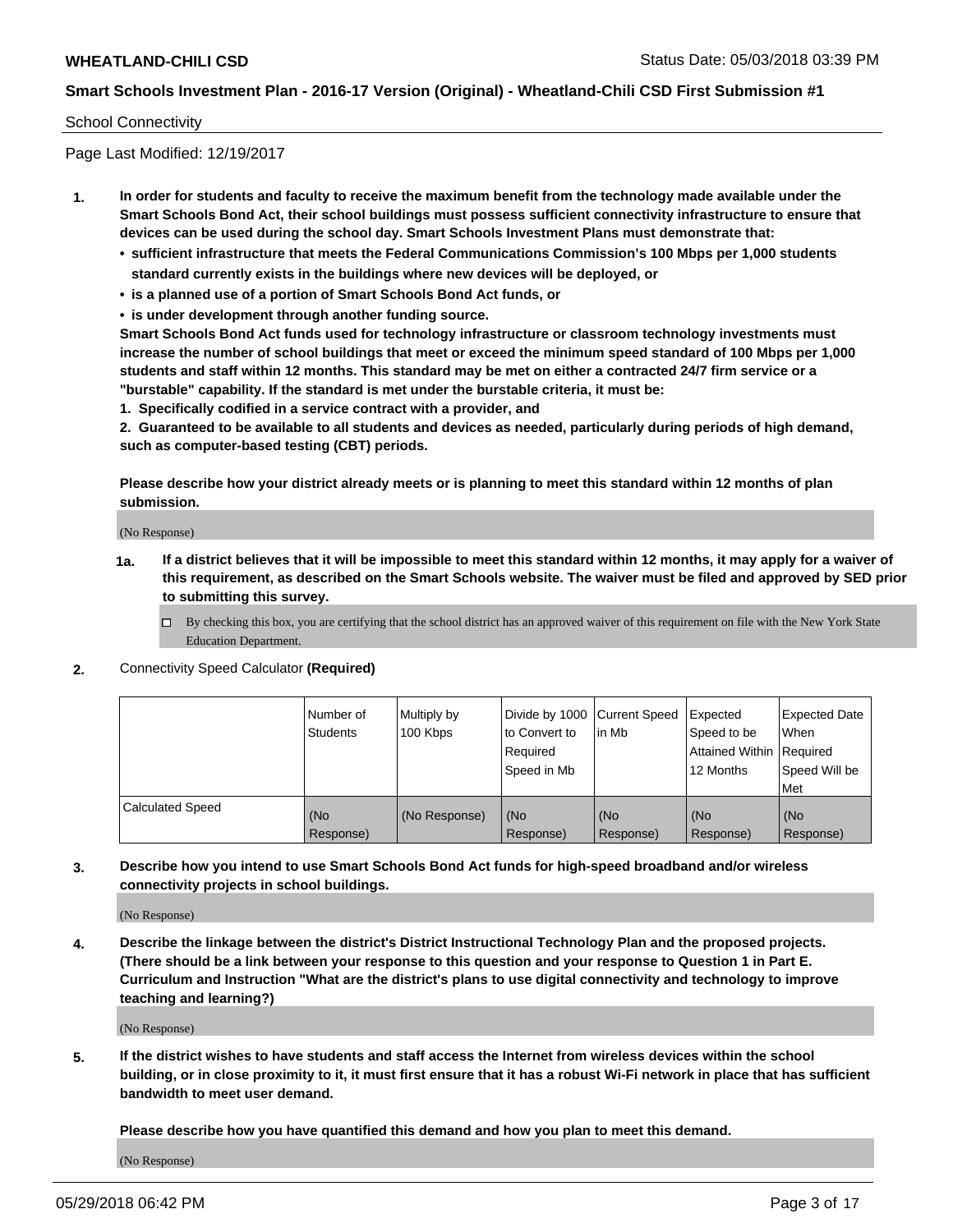## School Connectivity

Page Last Modified: 12/19/2017

**6. As indicated on Page 5 of the guidance, the Office of Facilities Planning will have to conduct a preliminary review of all capital projects, including connectivity projects.**

**Please indicate on a separate row each project number given to you by the Office of Facilities Planning.**

| Project Number |  |
|----------------|--|
| (No Response)  |  |

**7. Certain high-tech security and connectivity infrastructure projects may be eligible for an expedited review process as determined by the Office of Facilities Planning.**

#### **Was your project deemed eligible for streamlined review?**

(No Response)

#### **8. Include the name and license number of the architect or engineer of record.**

| Name          | License Number |
|---------------|----------------|
| (No Response) | (No Response)  |

**9.** If you are submitting an allocation for **School Connectivity** complete this table.

**Note that the calculated Total at the bottom of the table must equal the Total allocation for this category that you entered in the SSIP Overview overall budget.** 

|                                            | Sub-          |
|--------------------------------------------|---------------|
|                                            | Allocation    |
| Network/Access Costs                       | (No Response) |
| <b>Outside Plant Costs</b>                 | (No Response) |
| School Internal Connections and Components | (No Response) |
| Professional Services                      | (No Response) |
| Testing                                    | (No Response) |
| <b>Other Upfront Costs</b>                 | (No Response) |
| <b>Other Costs</b>                         | (No Response) |
| Totals:                                    | 0             |

**10. Please detail the type, quantity, per unit cost and total cost of the eligible items under each sub-category. This is especially important for any expenditures listed under the "Other" category. All expenditures must be eligible for tax-exempt financing to be reimbursed through the SSBA. Sufficient detail must be provided so that we can verify this is the case. If you have any questions, please contact us directly through smartschools@nysed.gov. NOTE: Wireless Access Points should be included in this category, not under Classroom Educational Technology, except those that will be loaned/purchased for nonpublic schools.**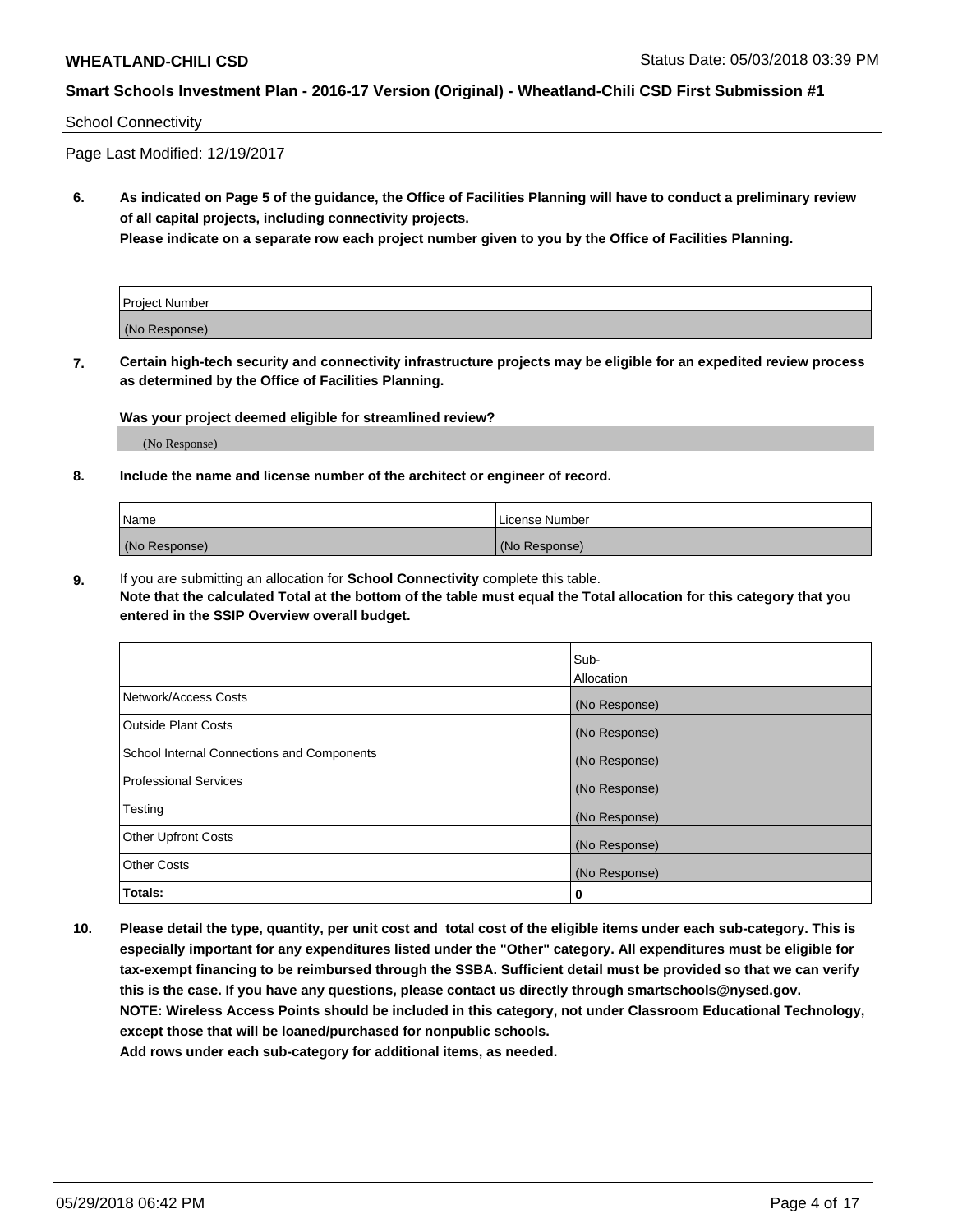School Connectivity

Page Last Modified: 12/19/2017

| Select the allowable expenditure<br>type.<br>Repeat to add another item under | Item to be purchased | Quantity      | Cost per Item | <b>Total Cost</b> |
|-------------------------------------------------------------------------------|----------------------|---------------|---------------|-------------------|
| each type.                                                                    |                      |               |               |                   |
| (No Response)                                                                 | (No Response)        | (No Response) | (No Response) | (No Response)     |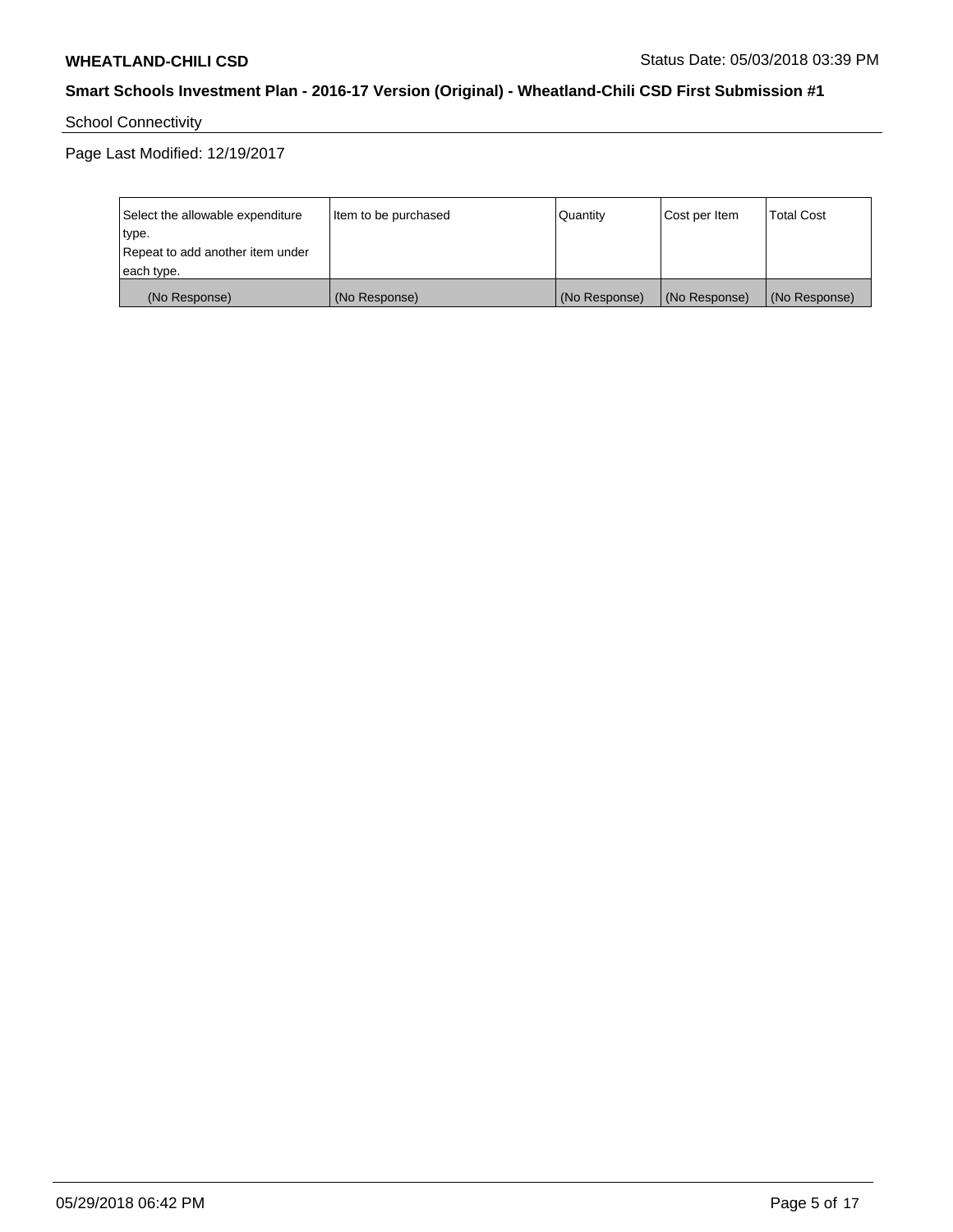Community Connectivity (Broadband and Wireless)

Page Last Modified: 12/19/2017

**1. Describe how you intend to use Smart Schools Bond Act funds for high-speed broadband and/or wireless connectivity projects in the community.**

(No Response)

**2. Please describe how the proposed project(s) will promote student achievement and increase student and/or staff access to the Internet in a manner that enhances student learning and/or instruction outside of the school day and/or school building.**

(No Response)

**3. Community connectivity projects must comply with all the necessary local building codes and regulations (building and related permits are not required prior to plan submission).**

 $\Box$  I certify that we will comply with all the necessary local building codes and regulations.

**4. Please describe the physical location of the proposed investment.**

(No Response)

**5. Please provide the initial list of partners participating in the Community Connectivity Broadband Project, along with their Federal Tax Identification (Employer Identification) number.**

| <b>Project Partners</b> | Federal ID#   |
|-------------------------|---------------|
| (No Response)           | (No Response) |

**6.** If you are submitting an allocation for **Community Connectivity**, complete this table. **Note that the calculated Total at the bottom of the table must equal the Total allocation for this category that you entered in the SSIP Overview overall budget.**

|                                    | Sub-Allocation |
|------------------------------------|----------------|
| Network/Access Costs               | (No Response)  |
| Outside Plant Costs                | (No Response)  |
| <b>Tower Costs</b>                 | (No Response)  |
| <b>Customer Premises Equipment</b> | (No Response)  |
| Professional Services              | (No Response)  |
| Testing                            | (No Response)  |
| <b>Other Upfront Costs</b>         | (No Response)  |
| <b>Other Costs</b>                 | (No Response)  |
| Totals:                            | 0              |

**7. Please detail the type, quantity, per unit cost and total cost of the eligible items under each sub-category. This is especially important for any expenditures listed under the "Other" category. All expenditures must be capital-bond eligible to be reimbursed through the SSBA. If you have any questions, please contact us directly through smartschools@nysed.gov.**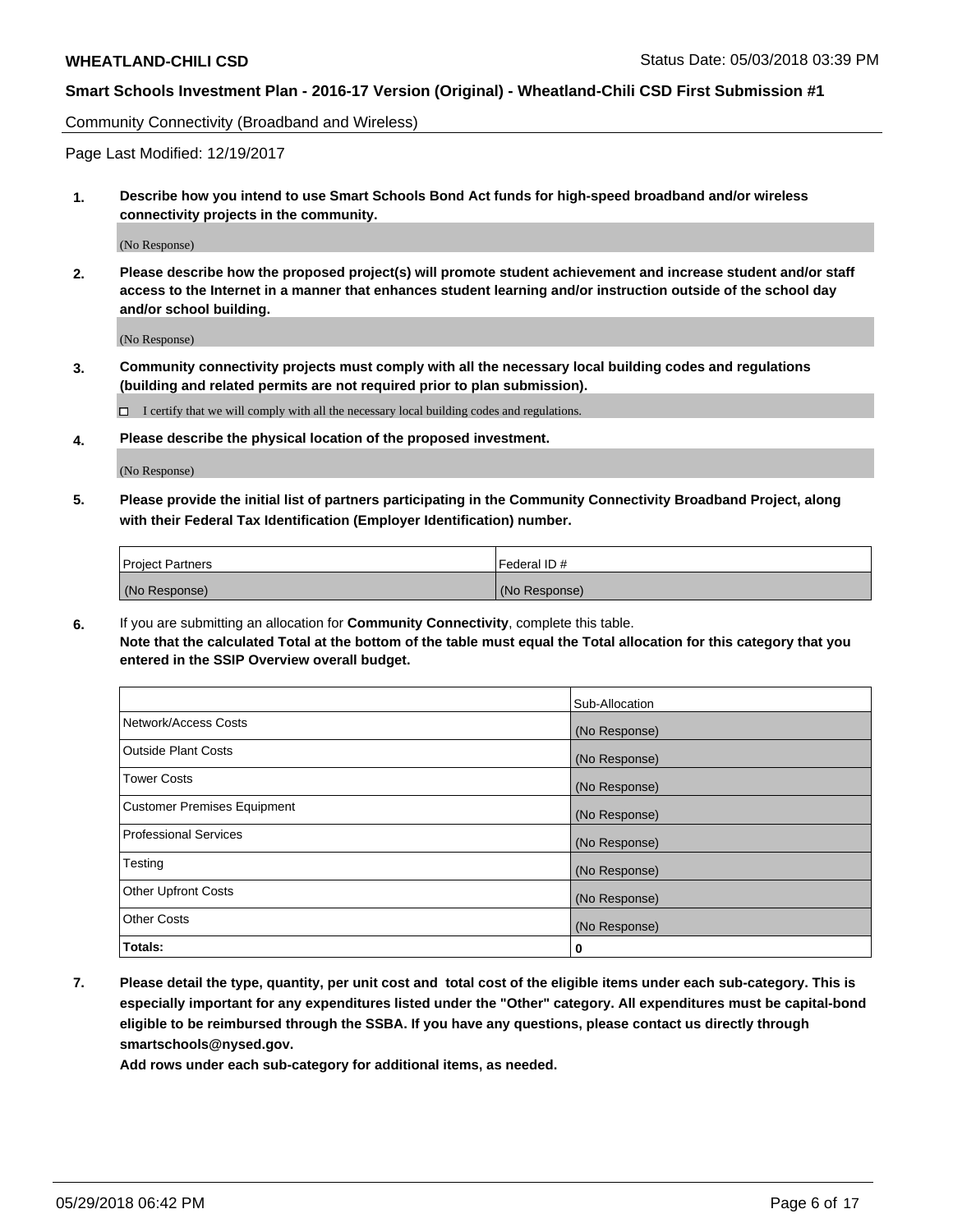Community Connectivity (Broadband and Wireless)

Page Last Modified: 12/19/2017

| Select the allowable expenditure<br>type.<br>Repeat to add another item under | Item to be purchased | Quantity      | Cost per Item | <b>Total Cost</b> |
|-------------------------------------------------------------------------------|----------------------|---------------|---------------|-------------------|
| each type.                                                                    |                      |               |               |                   |
| (No Response)                                                                 | (No Response)        | (No Response) | (No Response) | (No Response)     |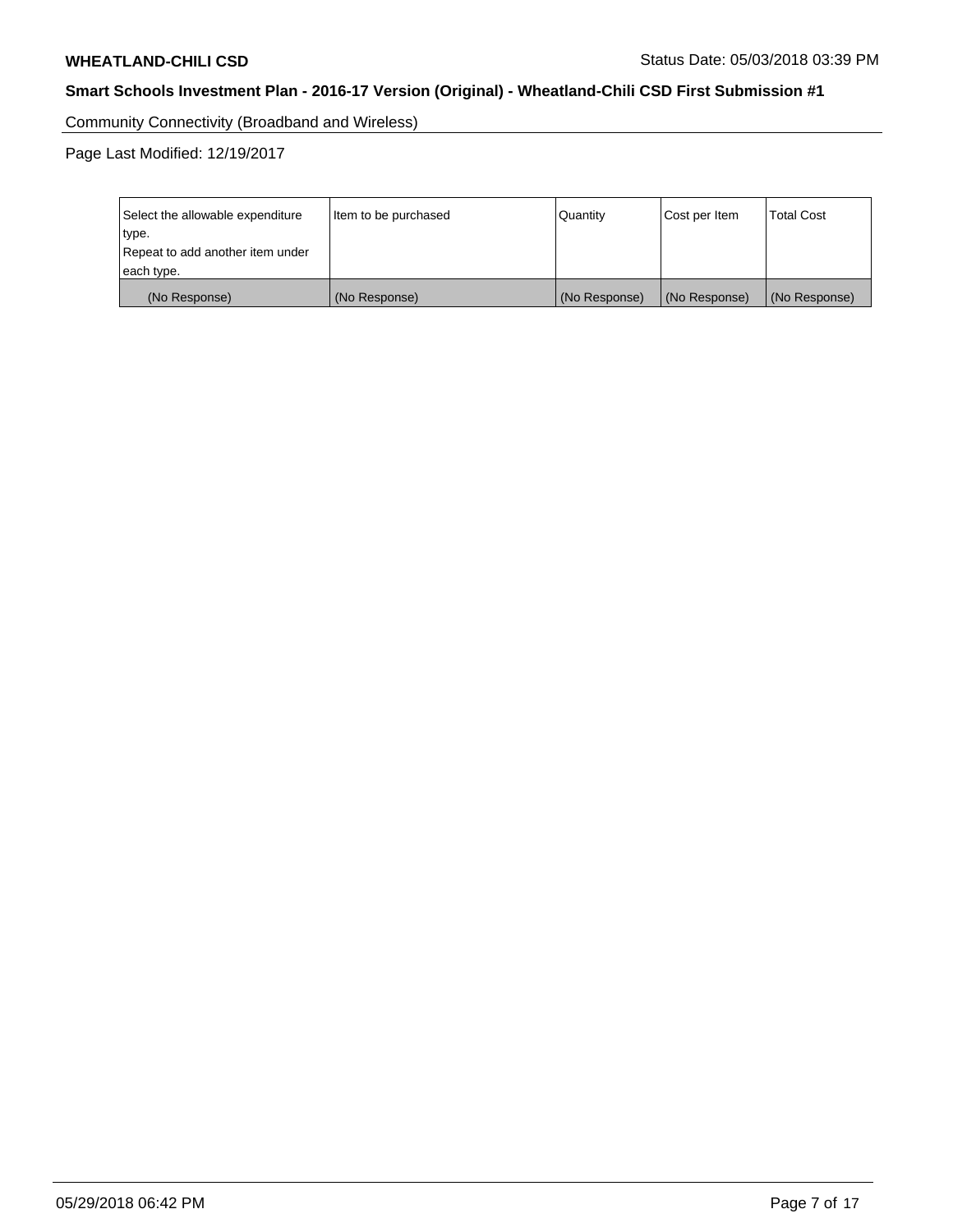## Classroom Learning Technology

Page Last Modified: 12/19/2017

**1. In order for students and faculty to receive the maximum benefit from the technology made available under the Smart Schools Bond Act, their school buildings must possess sufficient connectivity infrastructure to ensure that devices can be used during the school day. Smart Schools Investment Plans must demonstrate that sufficient infrastructure that meets the Federal Communications Commission's 100 Mbps per 1,000 students standard currently exists in the buildings where new devices will be deployed, or is a planned use of a portion of Smart Schools Bond Act funds, or is under development through another funding source.**

**Smart Schools Bond Act funds used for technology infrastructure or classroom technology investments must increase the number of school buildings that meet or exceed the minimum speed standard of 100 Mbps per 1,000 students and staff within 12 months. This standard may be met on either a contracted 24/7 firm service or a "burstable" capability. If the standard is met under the burstable criteria, it must be:**

**1. Specifically codified in a service contract with a provider, and**

**2. Guaranteed to be available to all students and devices as needed, particularly during periods of high demand, such as computer-based testing (CBT) periods.**

**Please describe how your district already meets or is planning to meet this standard within 12 months of plan submission.**

The District currently meets the minimum speed standard of 100 Mbps per 1,000 students and staff.

- **1a. If a district believes that it will be impossible to meet this standard within 12 months, it may apply for a waiver of this requirement, as described on the Smart Schools website. The waiver must be filed and approved by SED prior to submitting this survey.**
	- By checking this box, you are certifying that the school district has an approved waiver of this requirement on file with the New York State Education Department.
- **2.** Connectivity Speed Calculator **(Required)**

|                         | I Number of<br><b>Students</b> | Multiply by<br>100 Kbps | Divide by 1000 Current Speed<br>to Convert to<br>Required<br>Speed in Mb | lin Mb | <b>I</b> Expected<br>Speed to be<br>Attained Within Required<br>12 Months | Expected Date<br>When<br>Speed Will be<br>Met |
|-------------------------|--------------------------------|-------------------------|--------------------------------------------------------------------------|--------|---------------------------------------------------------------------------|-----------------------------------------------|
| <b>Calculated Speed</b> | 678                            | 67.800                  | 67.8                                                                     | 100    | 1000                                                                      | Currently met                                 |

**3. If the district wishes to have students and staff access the Internet from wireless devices within the school building, or in close proximity to it, it must first ensure that it has a robust Wi-Fi network in place that has sufficient bandwidth to meet user demand.**

**Please describe how you have quantified this demand and how you plan to meet this demand.**

The district has upgraded the network switches with Cisco 2960X POE+ devices. We have also added new Cisco Access Points (AP) to some of the classrooms, common areas, and gymnasium spaces. As the district looks towards the future, we plan on adding additional wiring and AP placement in these areas to accommodate the needs of the instructional staff and student body.

**4. All New York State public school districts are required to complete and submit an Instructional Technology Plan survey to the New York State Education Department in compliance with Section 753 of the Education Law and per Part 100.12 of the Commissioner's Regulations.**

**Districts that include educational technology purchases as part of their Smart Schools Investment Plan must have a submitted and approved Instructional Technology Plan survey on file with the New York State Education Department.**

By checking this box, you are certifying that the school district has an approved Instructional Technology Plan survey on file with the New York State Education Department.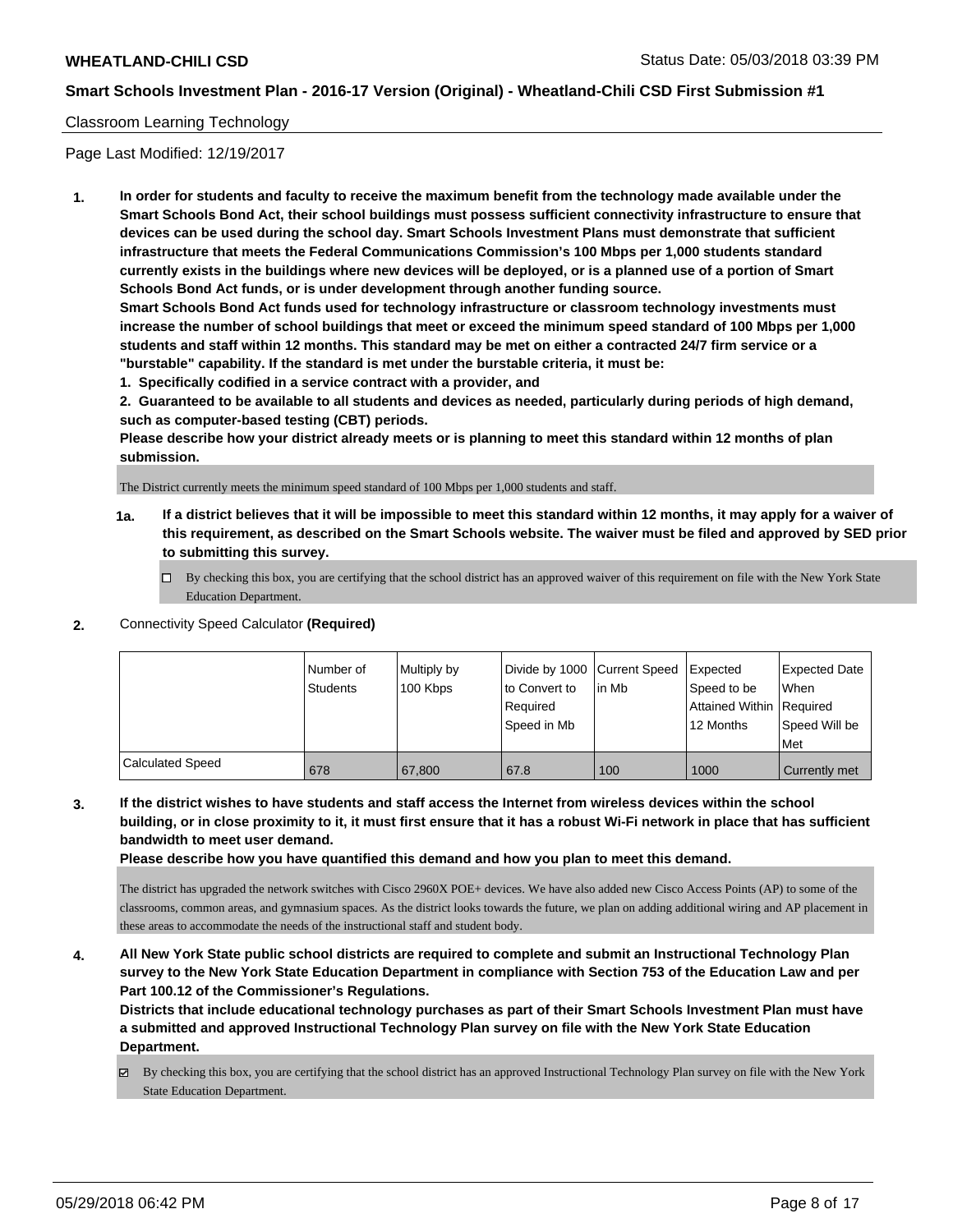## Classroom Learning Technology

Page Last Modified: 12/19/2017

**5. Describe the devices you intend to purchase and their compatibility with existing or planned platforms or systems. Specifically address the adequacy of each facility's electrical, HVAC and other infrastructure necessary to install and support the operation of the planned technology.**

The District plans to replace SmartBoard interactive boards with Recordex (Simplicity Touch ST-6504) interactive boards. The District infused SmartBoard technology into classrooms in 2007 (3 devices), 2008 (10 devices), 2009 (41 devices), and 2010 (13 devices). Three of the boards have been replaced and the remaining 64 devices have reached their end of life and require replacement. Over the past nine years, teachers have infused this interactive technology into instruction. We have completed a room-by-room assessment of the need for additional interactive boards and are adding two devices to our inventory, bringing our replacement to 66 interactive boards.

The District's current electrical, HVAC, and general infrastructure will support the Recordex interactive boards in the same fashion that the SmartBoard interactive boards are supported. A pilot conversion occurred with the replacement of three SmartBoard interactive boards with Recordex interactive boards. No additional infrastructure needs were identified through this pilot.

### **6. Describe how the proposed technology purchases will:**

- **> enhance differentiated instruction;**
- **> expand student learning inside and outside the classroom;**
- **> benefit students with disabilities and English language learners; and**
- **> contribute to the reduction of other learning gaps that have been identified within the district.**

**The expectation is that districts will place a priority on addressing the needs of students who struggle to succeed in a rigorous curriculum. Responses in this section should specifically address this concern and align with the district's Instructional Technology Plan (in particular Question 2 of E. Curriculum and Instruction: "Does the district's instructional technology plan address the needs of students with disabilities to ensure equitable access to instruction, materials and assessments?" and Question 3 of the same section: "Does the district's instructional technology plan address the provision of assistive technology specifically for students with disabilities to ensure access to and participation in the general curriculum?"**

Research demonstrates that students learn better when they are fully engaged and that multi-sensory, hands-on learning is the best way to engage them. Interactive whiteboards facilitate multi-sensory learning whether it is a collaboration exercise for math problem solving or a Google Earth tour of the Amazon rainforest.

The interactive board replacement that will occur through the SSIP addresses the needs of students with disabilities and English language learners through equitable access for all students. All instructional spaces within the District currently have and will continue to provide instructional access to interactive boards.

Classroom applications for using interactive whiteboards include but are not limited to the following, with equal access by all students:

- Multimedia lessons and presentations
- Collaborative problem solving
- Showcasing student projects and presentations
- Virtual field trips

The interactive technology allows teachers to integrate multiple information streams into a coherent lesson individualized for their students. Interactive boards provide an extraordinary opportunity to create classroom environments where students with different learning styles can engage and learn from each other. This easy-to-learn technology ensures that both students and teachers are developing 21st century skills, and will be supported by ongoing professional development for District teachers.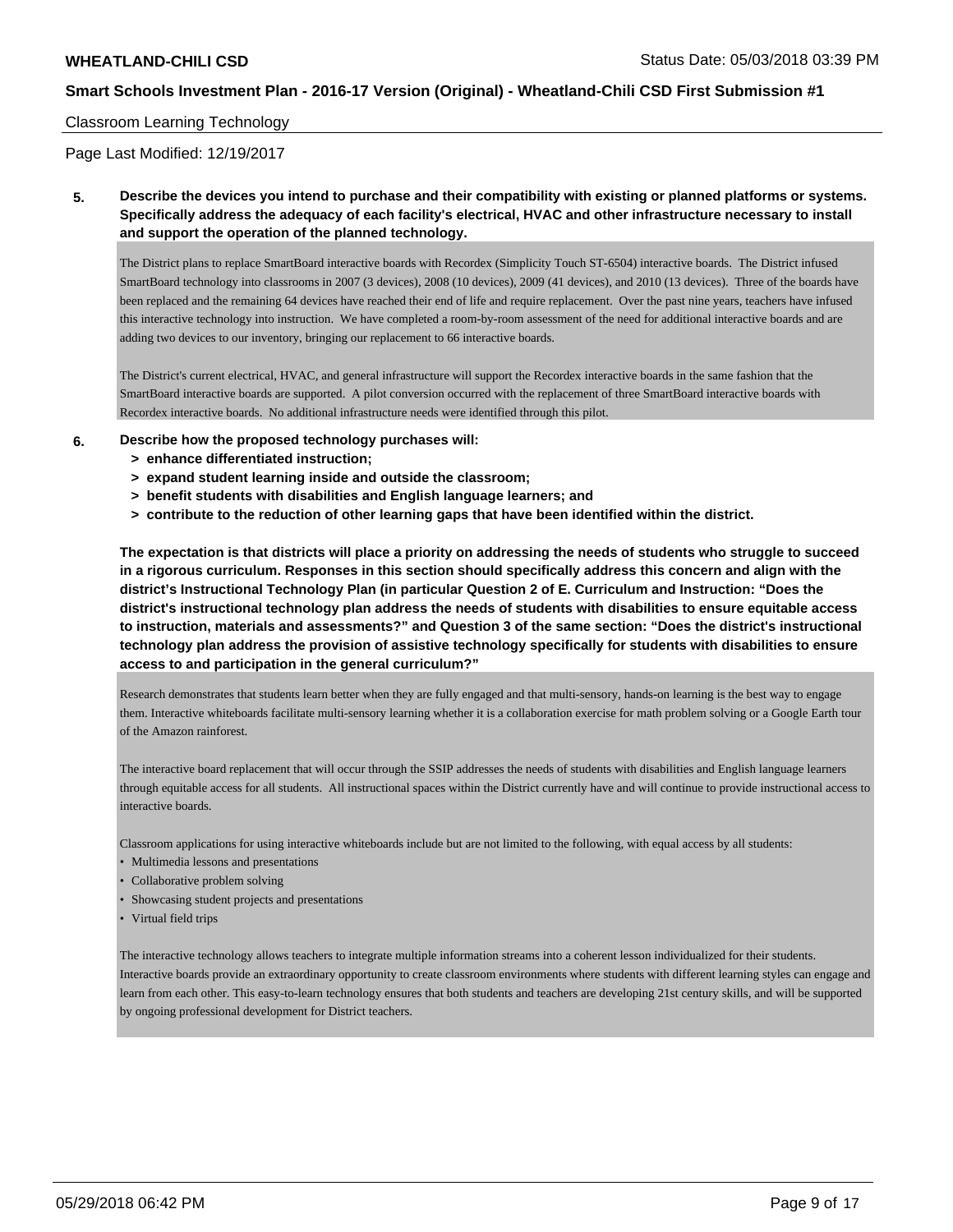## Classroom Learning Technology

Page Last Modified: 12/19/2017

**7. Where appropriate, describe how the proposed technology purchases will enhance ongoing communication with parents and other stakeholders and help the district facilitate technology-based regional partnerships, including distance learning and other efforts.**

The updated technology that will be afforded by the Recordex interactive boards will provide additional opportunities for virtual access to resources within the District. Opportunities for videoconferencing will exist with the updated boards that do not currently exist with the SMART technology. One of the Board of Education's priorities relates to improved parent engagement, communication, and customer service. The District is exploring options to enhance communication and engagement with parents and stakeholders through the updated technology that will be available through the Recordex interactive boards.

**8. Describe the district's plan to provide professional development to ensure that administrators, teachers and staff can employ the technology purchased to enhance instruction successfully.**

**Note: This response should be aligned and expanded upon in accordance with your district's response to Question 1 of F. Professional Development of your Instructional Technology Plan: "Please provide a summary of professional development offered to teachers and staff, for the time period covered by this plan, to support technology to enhance teaching and learning. Please include topics, audience and method of delivery within your summary."**

Wheatland-Chili is fortunate to have a Teacher Center within the District, and to have the Teacher Center Director as a functioning member of the Technology Work Group. One of the goals of the teacher center grant is to integrate technology into instructional delivery aligned with the District's technology plan. The following are action items related to this goal:

- Provide teacher training on the use of technology and web and cloud based computing tools such as blogs, wikis, podcasts, Microsoft Office 365, online courses, social media, etc.
- Provide teacher training to integrate technology across the curricula, promoting 21st century skills.
- Provide teacher training on the use of technology devices such as interactive whiteboards, digital projectors/cameras, mobile labs, document cameras and tablets.
- Provide the District stakeholders with digital citizenship training

At Wheatland-Chili, there is a realization that ongoing, job-embedded professional development is essential to support teachers' use of existing and future technology and to adjust pedagogical practices toward a student-centered, individualized learning environment.

**9. Districts must contact the SUNY/CUNY teacher preparation program that supplies the largest number of the district's new teachers to request advice on innovative uses and best practices at the intersection of pedagogy and educational technology.**

By checking this box, you certify that you have contacted the SUNY/CUNY teacher preparation program that supplies the largest number of your new teachers to request advice on these issues.

#### **9a. Please enter the name of the SUNY or CUNY Institution that you contacted.**

SUNY College at Brockport

**9b. Enter the primary Institution phone number.**

585.395.2510

**9c. Enter the name of the contact person with whom you consulted and/or will be collaborating with on innovative uses of technology and best practices.**

Thomas J. Hernandez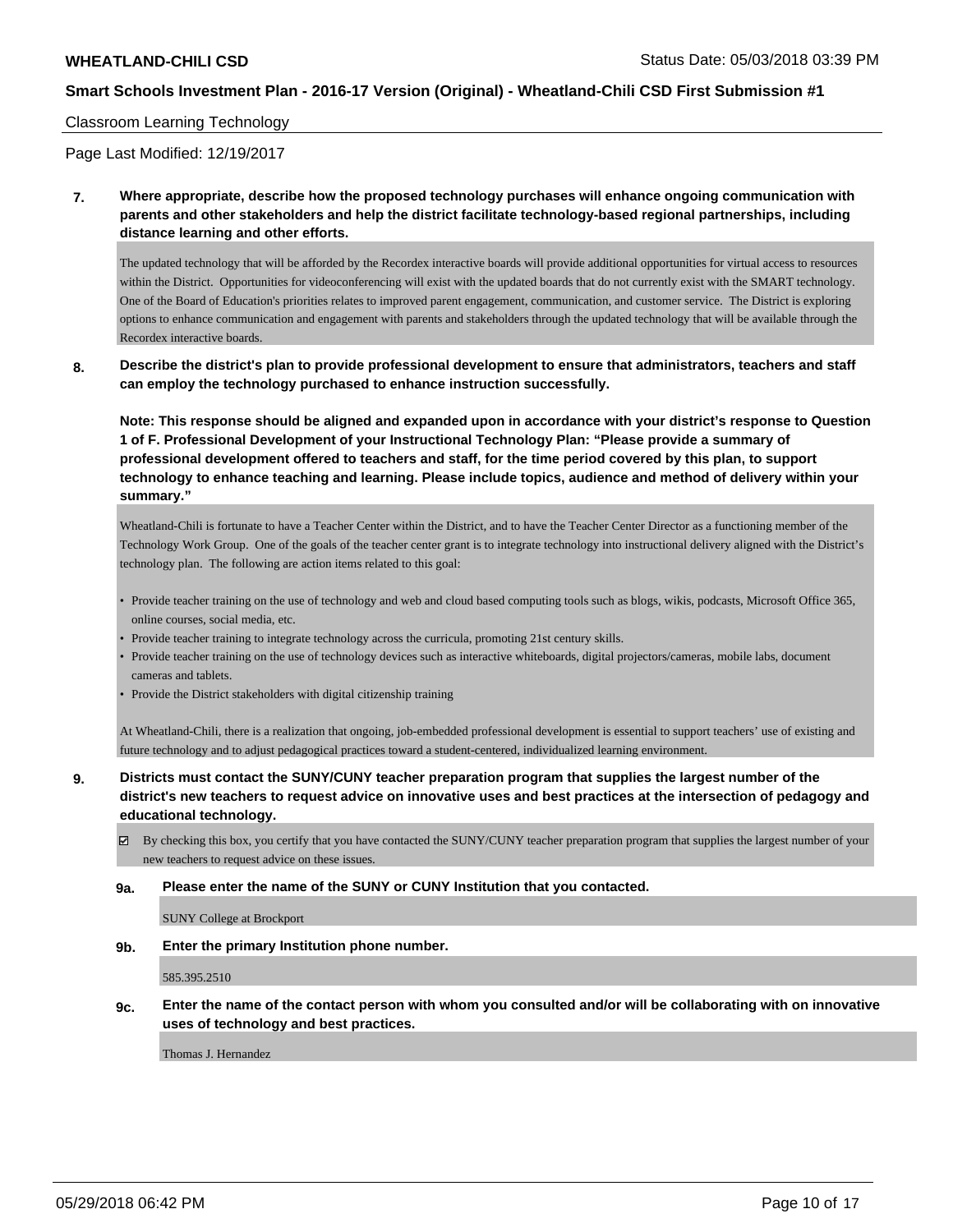Classroom Learning Technology

Page Last Modified: 12/19/2017

**10. A district whose Smart Schools Investment Plan proposes the purchase of technology devices and other hardware must account for nonpublic schools in the district.**

#### **Are there nonpublic schools within your school district?**

Yes

 $\boxtimes$  No

**11.** Nonpublic Classroom Technology Loan Calculator

The Smart Schools Bond Act provides that any Classroom Learning Technology purchases made using Smart Schools funds shall be lent, upon request, to nonpublic schools in the district. However, no school district shall be required to loan technology in amounts greater than the total obtained and spent on technology pursuant to the Smart Schools Bond Act and the value of such loan may not exceed the total of \$250 multiplied by the nonpublic school enrollment in the base year at the time of enactment.

See: http://www.p12.nysed.gov/mgtserv/smart\_schools/docs/Smart\_Schools\_Bond\_Act\_Guidance\_04.27.15\_Final.pdf.

|                                       | 1. Classroom<br>Technology<br>Sub-allocation | l 2. Public<br>l Enrollment<br>$(2014-15)$ | 3. Nonpublic<br>l Enrollment<br>(2014-15) | l 4. Sum of<br>l Public and<br>l Nonpublic<br>Enrollment | 15. Total Per<br>Pupil Sub-<br>l allocation | 6. Total<br>Nonpublic Loan<br>Amount                                                          |
|---------------------------------------|----------------------------------------------|--------------------------------------------|-------------------------------------------|----------------------------------------------------------|---------------------------------------------|-----------------------------------------------------------------------------------------------|
| Calculated Nonpublic Loan<br>l Amount |                                              |                                            |                                           |                                                          |                                             | (No Response)   (No Response)   (No Response)   (No Response)   (No Response)   (No Response) |

**12. To ensure the sustainability of technology purchases made with Smart Schools funds, districts must demonstrate a long-term plan to maintain and replace technology purchases supported by Smart Schools Bond Act funds. This sustainability plan shall demonstrate a district's capacity to support recurring costs of use that are ineligible for Smart Schools Bond Act funding such as device maintenance, technical support, Internet and wireless fees, maintenance of hotspots, staff professional development, building maintenance and the replacement of incidental items. Further, such a sustainability plan shall include a long-term plan for the replacement of purchased devices and equipment at the end of their useful life with other funding sources.**

 $\boxtimes$  By checking this box, you certify that the district has a sustainability plan as described above.

**13. Districts must ensure that devices purchased with Smart Schools Bond funds will be distributed, prepared for use, maintained and supported appropriately. Districts must maintain detailed device inventories in accordance with generally accepted accounting principles.**

By checking this box, you certify that the district has a distribution and inventory management plan and system in place.

**14.** If you are submitting an allocation for **Classroom Learning Technology** complete this table. **Note that the calculated Total at the bottom of the table must equal the Total allocation for this category that you entered in the SSIP Overview overall budget.**

|                          | Sub-Allocation |
|--------------------------|----------------|
| Interactive Whiteboards  | 330,000        |
| <b>Computer Servers</b>  | (No Response)  |
| <b>Desktop Computers</b> | (No Response)  |
| <b>Laptop Computers</b>  | (No Response)  |
| <b>Tablet Computers</b>  | (No Response)  |
| <b>Other Costs</b>       | (No Response)  |
| Totals:                  | 330,000        |

**15. Please detail the type, quantity, per unit cost and total cost of the eligible items under each sub-category. This is**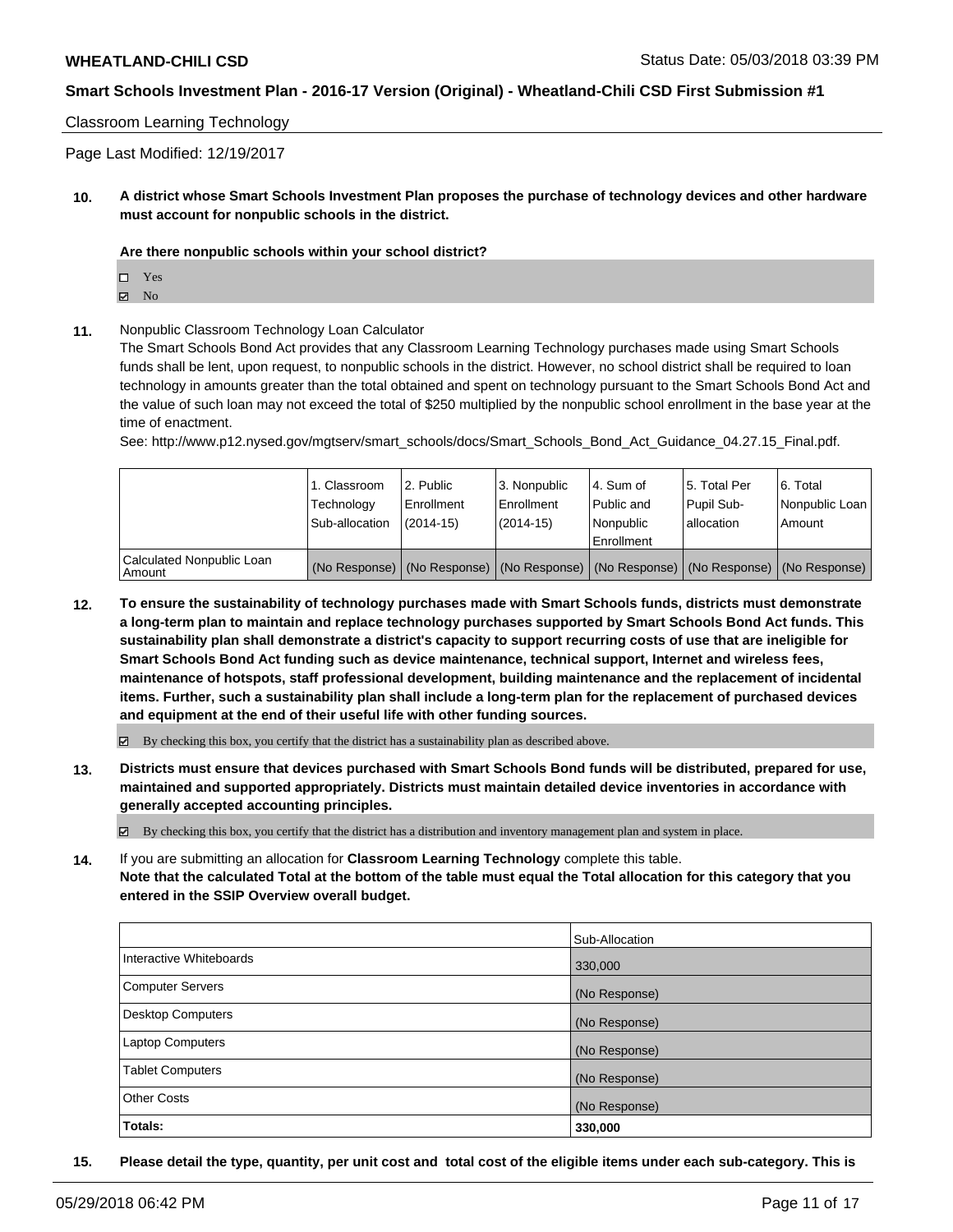Classroom Learning Technology

Page Last Modified: 12/19/2017

**especially important for any expenditures listed under the "Other" category. All expenditures must be capital-bond eligible to be reimbursed through the SSBA. If you have any questions, please contact us directly through smartschools@nysed.gov.**

**Please specify in the "Item to be Purchased" field which specific expenditures and items are planned to meet the district's nonpublic loan requirement, if applicable.**

**NOTE: Wireless Access Points that will be loaned/purchased for nonpublic schools should ONLY be included in this category, not under School Connectivity, where public school districts would list them.**

| Select the allowable expenditure<br>type.      | I Item to be Purchased                                    | Quantity | Cost per Item | <b>Total Cost</b> |
|------------------------------------------------|-----------------------------------------------------------|----------|---------------|-------------------|
| Repeat to add another item under<br>each type. |                                                           |          |               |                   |
| Interactive Whiteboards                        | Recordex (Simplicity Touch ST-6504)<br>Interactive Boards | 66       | 5,000         | 330.000           |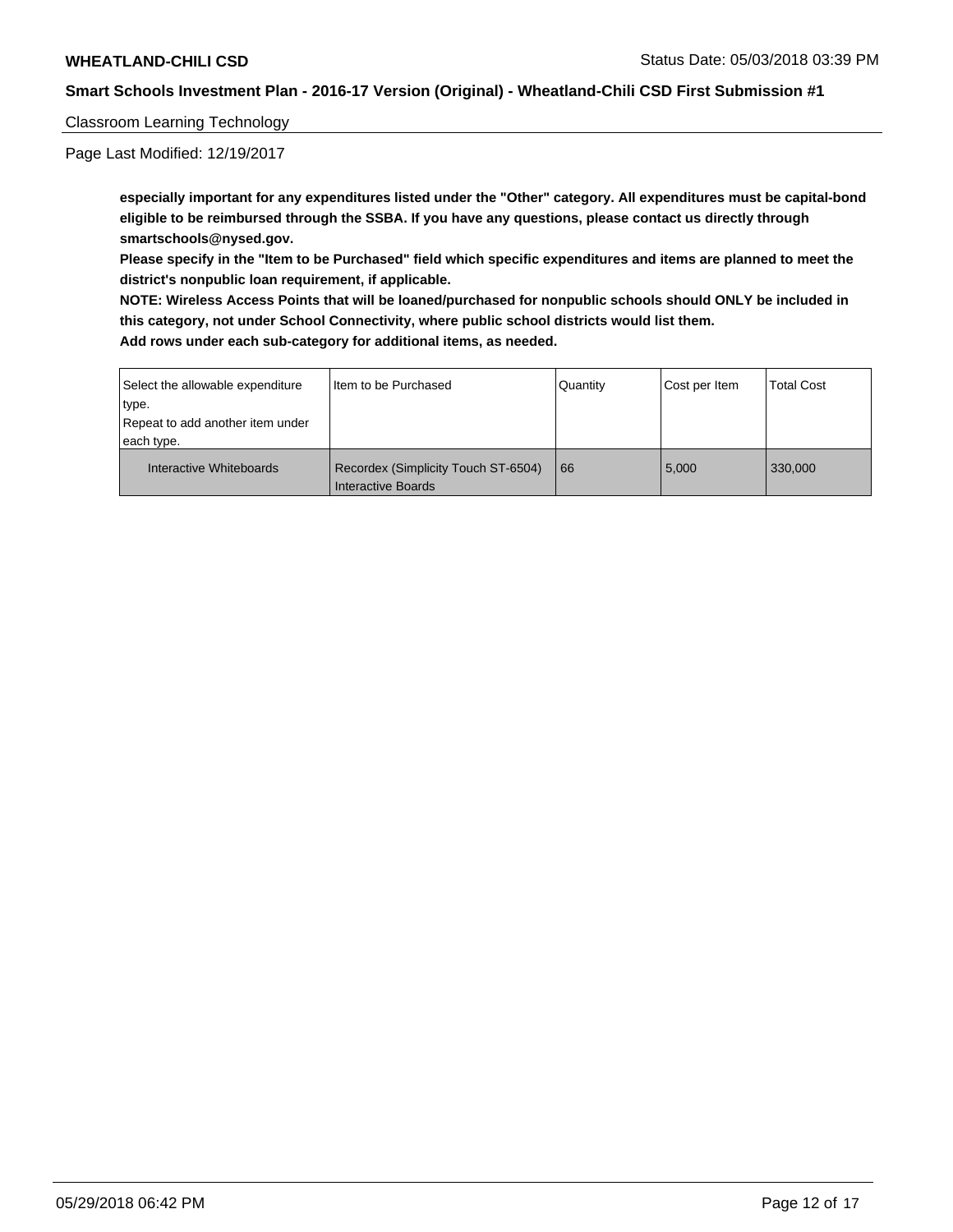### Pre-Kindergarten Classrooms

Page Last Modified: 12/19/2017

**1. Provide information regarding how and where the district is currently serving pre-kindergarten students and justify the need for additional space with enrollment projections over 3 years.**

(No Response)

- **2. Describe the district's plan to construct, enhance or modernize education facilities to accommodate prekindergarten programs. Such plans must include:**
	- **Specific descriptions of what the district intends to do to each space;**
	- **An affirmation that pre-kindergarten classrooms will contain a minimum of 900 square feet per classroom;**
	- **The number of classrooms involved;**
	- **The approximate construction costs per classroom; and**
	- **Confirmation that the space is district-owned or has a long-term lease that exceeds the probable useful life of the improvements.**

(No Response)

**3. Smart Schools Bond Act funds may only be used for capital construction costs. Describe the type and amount of additional funds that will be required to support ineligible ongoing costs (e.g. instruction, supplies) associated with any additional pre-kindergarten classrooms that the district plans to add.**

(No Response)

**4. All plans and specifications for the erection, repair, enlargement or remodeling of school buildings in any public school district in the State must be reviewed and approved by the Commissioner. Districts that plan capital projects using their Smart Schools Bond Act funds will undergo a Preliminary Review Process by the Office of Facilities Planning.**

**Please indicate on a separate row each project number given to you by the Office of Facilities Planning.**

| <b>Project Number</b> |  |
|-----------------------|--|
| (No Response)         |  |

**5.** If you have made an allocation for **Pre-Kindergarten Classrooms,** complete this table.

**Note that the calculated Total at the bottom of the table must equal the Total allocation for this category that you entered in the SSIP Overview overall budget.**

|                                          | Sub-Allocation |
|------------------------------------------|----------------|
| Construct Pre-K Classrooms               | (No Response)  |
| Enhance/Modernize Educational Facilities | (No Response)  |
| Other Costs                              | (No Response)  |
| Totals:                                  | 0              |

**6. Please detail the type, quantity, per unit cost and total cost of the eligible items under each sub-category. This is especially important for any expenditures listed under the "Other" category. All expenditures must be capital-bond eligible to be reimbursed through the SSBA. If you have any questions, please contact us directly through smartschools@nysed.gov.**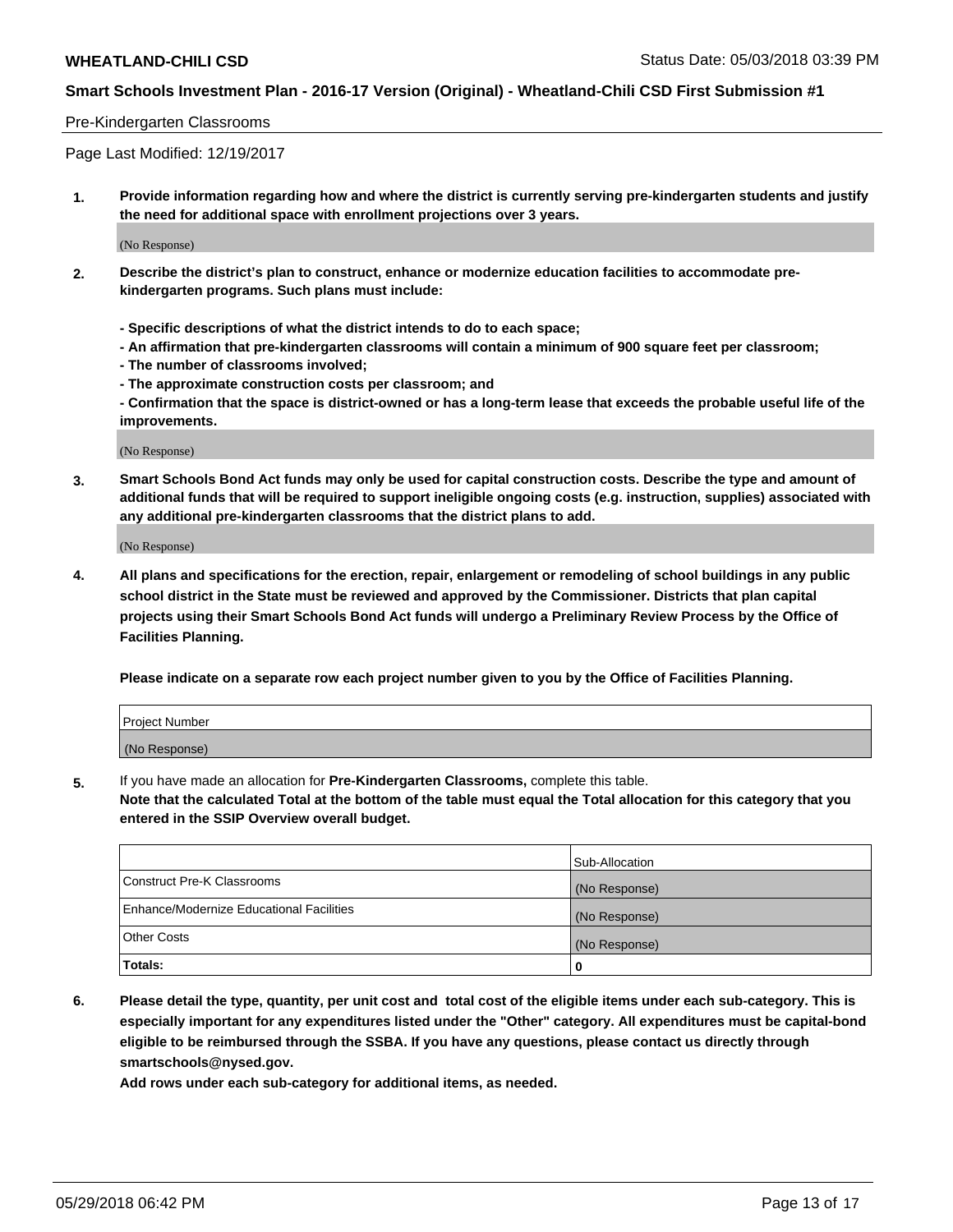# Pre-Kindergarten Classrooms

Page Last Modified: 12/19/2017

| Select the allowable expenditure | Item to be purchased | Quantity      | Cost per Item | <b>Total Cost</b> |
|----------------------------------|----------------------|---------------|---------------|-------------------|
| type.                            |                      |               |               |                   |
| Repeat to add another item under |                      |               |               |                   |
| each type.                       |                      |               |               |                   |
| (No Response)                    | (No Response)        | (No Response) | (No Response) | (No Response)     |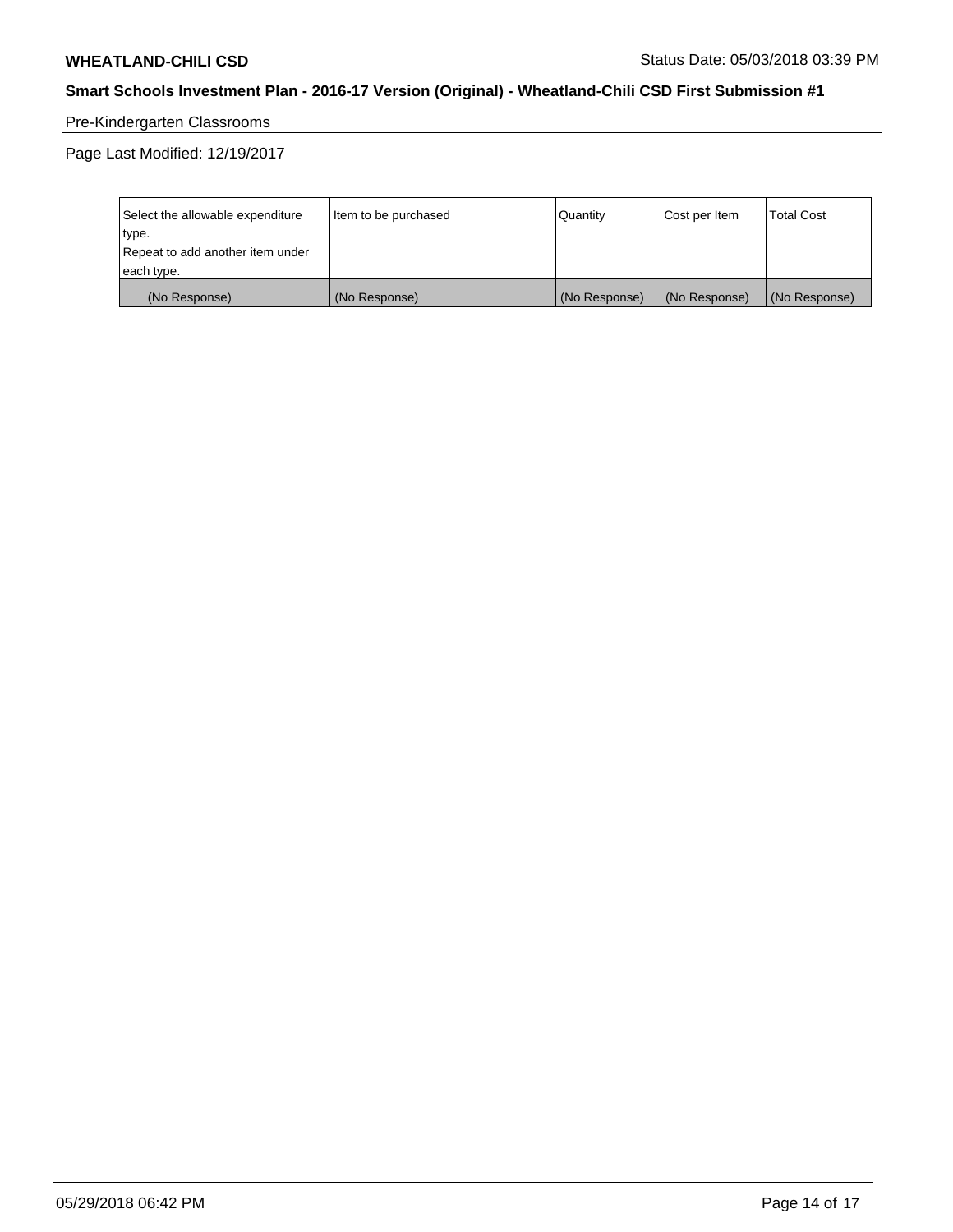#### Replace Transportable Classrooms

Page Last Modified: 12/19/2017

**1. Describe the district's plan to construct, enhance or modernize education facilities to provide high-quality instructional space by replacing transportable classrooms.**

(No Response)

**2. All plans and specifications for the erection, repair, enlargement or remodeling of school buildings in any public school district in the State must be reviewed and approved by the Commissioner. Districts that plan capital projects using their Smart Schools Bond Act funds will undergo a Preliminary Review Process by the Office of Facilities Planning.**

**Please indicate on a separate row each project number given to you by the Office of Facilities Planning.**

| <b>Project Number</b> |  |
|-----------------------|--|
| (No Response)         |  |

**3. For large projects that seek to blend Smart Schools Bond Act dollars with other funds, please note that Smart Schools Bond Act funds can be allocated on a pro rata basis depending on the number of new classrooms built that directly replace transportable classroom units.**

**If a district seeks to blend Smart Schools Bond Act dollars with other funds describe below what other funds are being used and what portion of the money will be Smart Schools Bond Act funds.**

(No Response)

**4.** If you have made an allocation for **Replace Transportable Classrooms**, complete this table. **Note that the calculated Total at the bottom of the table must equal the Total allocation for this category that you entered in the SSIP Overview overall budget.**

|                                                | Sub-Allocation |
|------------------------------------------------|----------------|
| Construct New Instructional Space              | (No Response)  |
| Enhance/Modernize Existing Instructional Space | (No Response)  |
| Other Costs                                    | (No Response)  |
| Totals:                                        | 0              |

**5. Please detail the type, quantity, per unit cost and total cost of the eligible items under each sub-category. This is especially important for any expenditures listed under the "Other" category. All expenditures must be capital-bond eligible to be reimbursed through the SSBA. If you have any questions, please contact us directly through smartschools@nysed.gov.**

| Select the allowable expenditure | Item to be purchased | Quantity      | Cost per Item | <b>Total Cost</b> |
|----------------------------------|----------------------|---------------|---------------|-------------------|
| type.                            |                      |               |               |                   |
| Repeat to add another item under |                      |               |               |                   |
| each type.                       |                      |               |               |                   |
| (No Response)                    | (No Response)        | (No Response) | (No Response) | (No Response)     |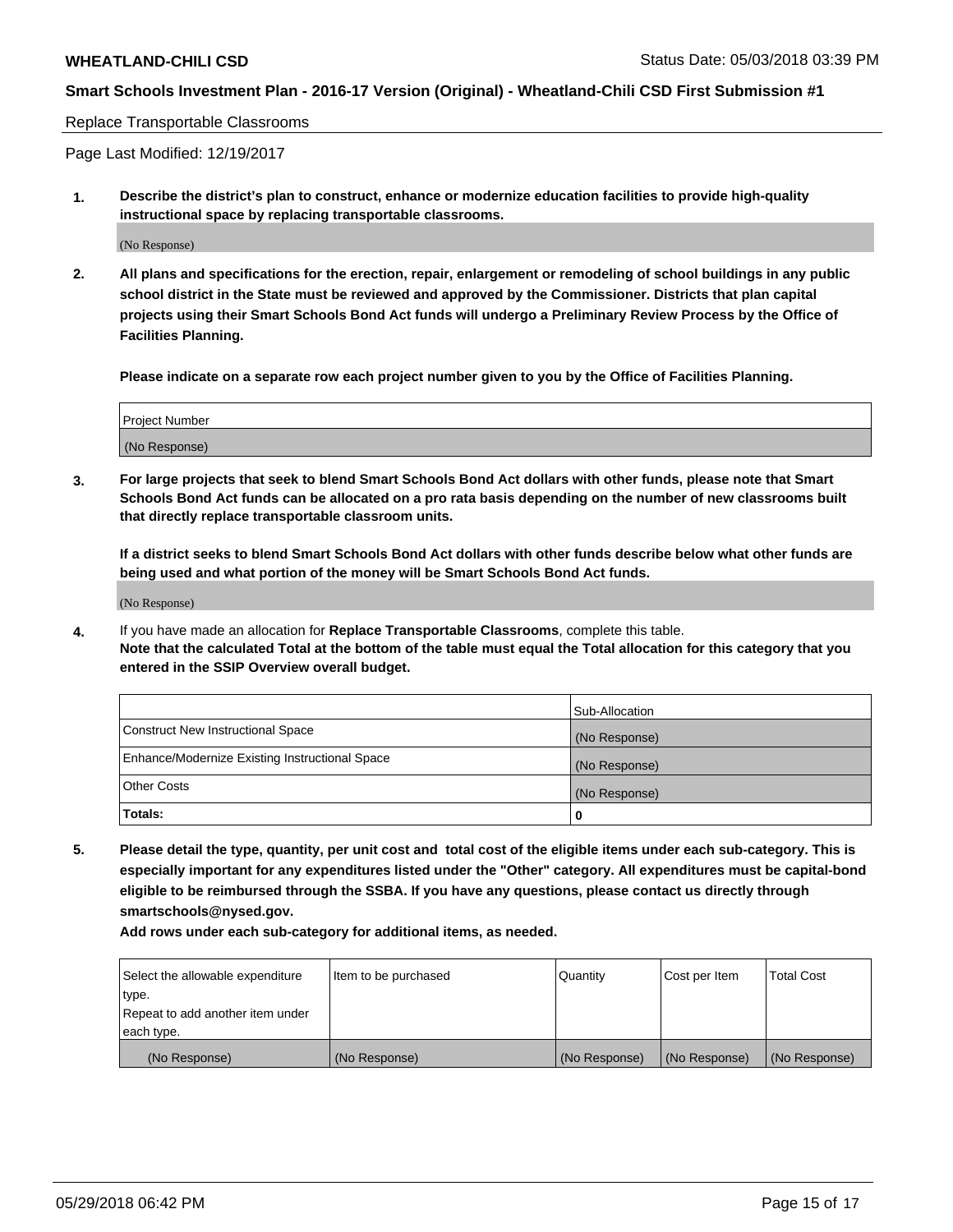# High-Tech Security Features

Page Last Modified: 12/19/2017

**1. Describe how you intend to use Smart Schools Bond Act funds to install high-tech security features in school buildings and on school campuses.**

(No Response)

**2. All plans and specifications for the erection, repair, enlargement or remodeling of school buildings in any public school district in the State must be reviewed and approved by the Commissioner. Districts that plan capital projects using their Smart Schools Bond Act funds will undergo a Preliminary Review Process by the Office of Facilities Planning.** 

**Please indicate on a separate row each project number given to you by the Office of Facilities Planning.**

| <b>Project Number</b> |  |  |
|-----------------------|--|--|
|                       |  |  |
| (No Response)         |  |  |

- **3. Was your project deemed eligible for streamlined Review?**
	- Yes  $\square$  No
- **4. Include the name and license number of the architect or engineer of record.**

| Name          | License Number |
|---------------|----------------|
| (No Response) | (No Response)  |

**5.** If you have made an allocation for **High-Tech Security Features**, complete this table. **Note that the calculated Total at the bottom of the table must equal the Total allocation for this category that you entered in the SSIP Overview overall budget.**

|                                                      | Sub-Allocation |
|------------------------------------------------------|----------------|
| Capital-Intensive Security Project (Standard Review) | (No Response)  |
| <b>Electronic Security System</b>                    | (No Response)  |
| <b>Entry Control System</b>                          | (No Response)  |
| Approved Door Hardening Project                      | (No Response)  |
| <b>Other Costs</b>                                   | (No Response)  |
| Totals:                                              | 0              |

**6. Please detail the type, quantity, per unit cost and total cost of the eligible items under each sub-category. This is especially important for any expenditures listed under the "Other" category. All expenditures must be capital-bond eligible to be reimbursed through the SSBA. If you have any questions, please contact us directly through smartschools@nysed.gov.**

| Select the allowable expenditure | Item to be purchased | Quantity      | Cost per Item | <b>Total Cost</b> |
|----------------------------------|----------------------|---------------|---------------|-------------------|
| type.                            |                      |               |               |                   |
| Repeat to add another item under |                      |               |               |                   |
| each type.                       |                      |               |               |                   |
| (No Response)                    | (No Response)        | (No Response) | (No Response) | (No Response)     |